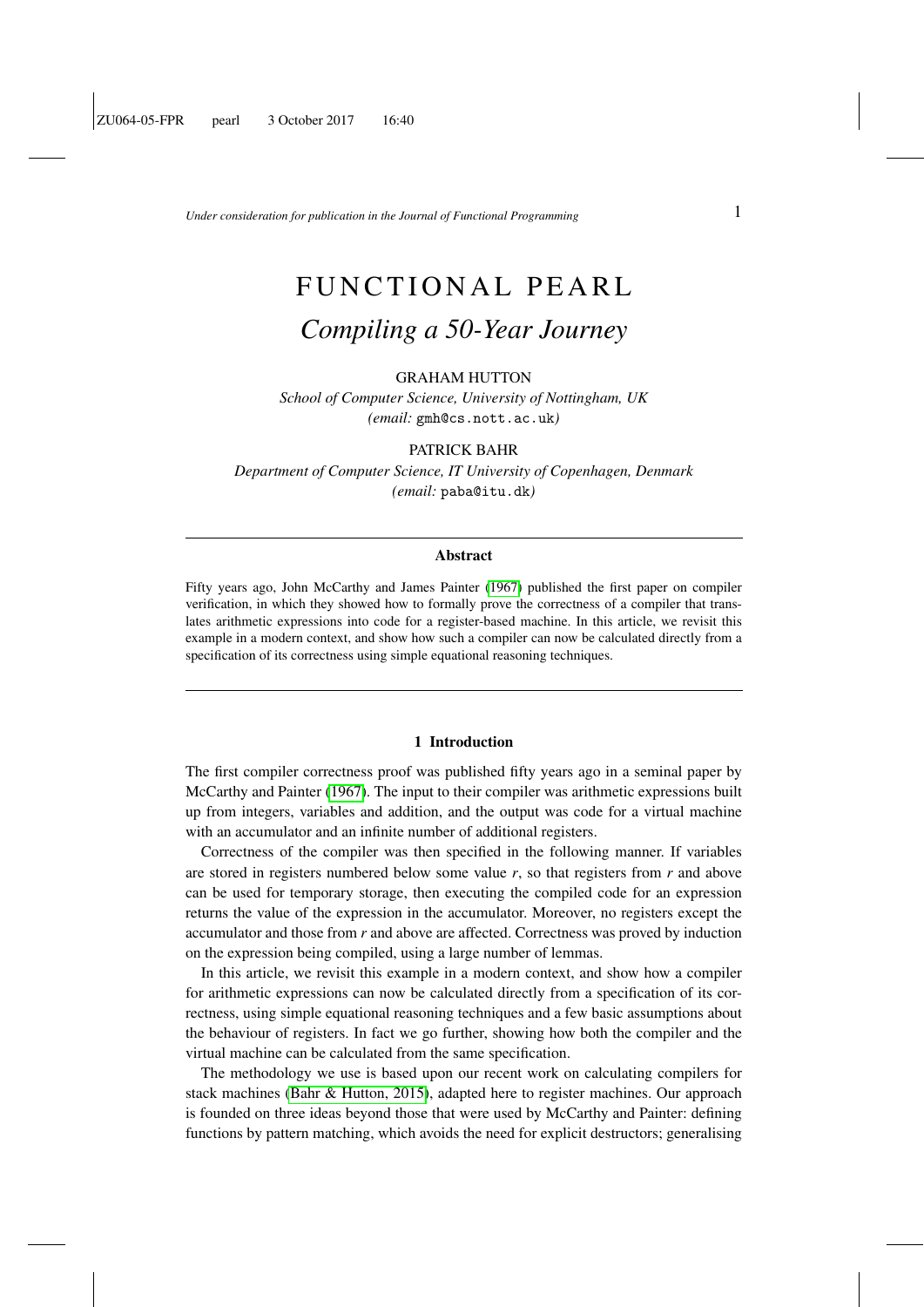the compiler to take additional code to be executed, which avoids the need for distributivity lemmas; and having the virtual machine 'free up' any temporary registers that were used, which avoids the need for reasoning modulo unused registers.

All our programs and calculations are written in Haskell, but we only use the basic concepts of recursive types, recursive functions, and inductive proofs. All of our calculations have been mechanically checked using the Coq proof assistant, and the proof scripts are available as online supplementary material for the article.

#### 2 Preliminaries

The source language for our compiler is a datatype *Expr* of arithmetic expressions built up from integer values using an addition operator, whose semantics is given by a recursive function *eval* that evaluates an expression to its integer value:

data  $\text{Expr} = \text{Val Int} | \text{Add Expr} \text{Expr}$  $eval::Expr \rightarrow Int$  $eval (Val n) = n$  $eval (Add x y) = eval x + eval y$ 

For simplicity the source language does not include variables, but they pose no difficulties for our methodology. In turn, the target for our compiler is a virtual machine with a memory that comprises an infinite sequence of registers. Each register has a unique name and is either empty or stores a single integer value. To simplify our calculations, we use abstract types *Mem* and *Reg* for memories and register names:

type  $Mem = \cdots$ type  $Req = \cdots$ 

We further assume that the machine has a special register called the accumulator, which is used to store the result of evaluating an expression. Rather than using a specific register in the memory for this purpose, we factor out the accumulator as a component of the *State* of the machine, which comprises the current accumulator value and memory:

 $$ 

Given the assumptions above, our goal now is to calculate three additional components that together complete the definition of a compiler for expressions:

- A datatype *Code* that represents code for the virtual machine;
- A function *compile* :: *Expr*  $\rightarrow$  *Code* that compiles expressions to code;
- A function *exec* :: *Code*  $\rightarrow$  *State*  $\rightarrow$  *State* that provides a semantics for code.

Intuitively, *Code* will provide a suitable collection of primitive machine instructions for evaluating expressions, *compile* will translate an expression into a sequence of such instructions, and *exec* will execute code starting from an initial state of the machine to give a final state. Moreover, the desired relationship between the source language, compiler and virtual machine is captured by the following correctness property:

<span id="page-1-0"></span>
$$
exec (compile e) (a, empty) = (eval e, empty) \tag{1}
$$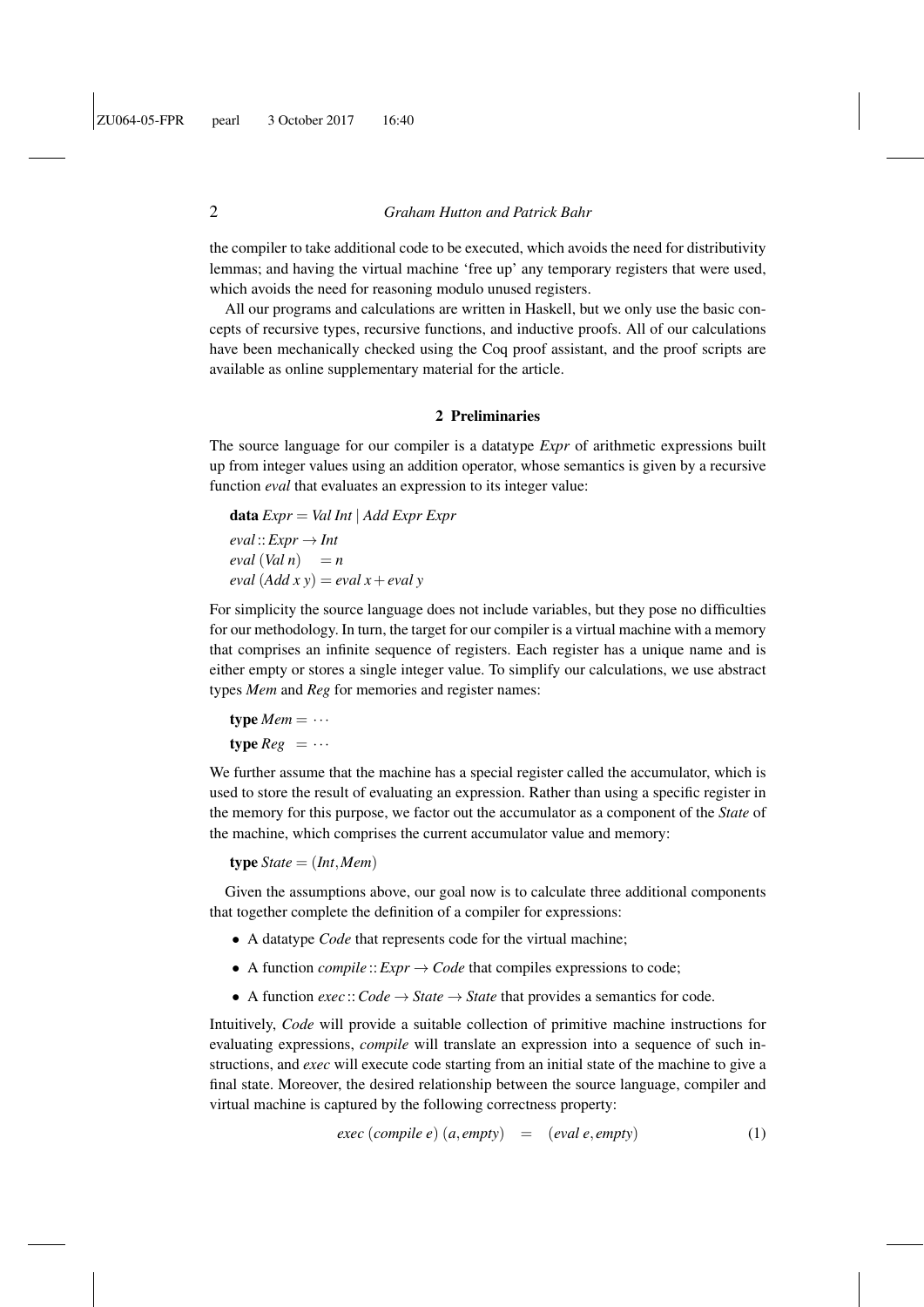That is, compiling an expression and executing the resulting code starting with an empty memory gives a final state in which the accumulator contains the value of the expression and the memory remains empty. In practice, the fact that the memory must also be empty in the final state means that if the compiled code for an expression uses any registers to store intermediate results, they must be freed up (returned to empty) afterwards, to ensure that the memory is returned to the original configuration. Once again, the rationale for this decision is that it simplifies our subsequent calculations.

Equation [\(1\)](#page-1-0) captures the correctness of the compiler, but on its own isn't suitable as a basis for calculating the three undefined components. In particular, our methodology is based on induction, and as is often the case, we first need to generalise the property we are considering. We begin by generalising [\(1\)](#page-1-0) from the *empty* memory to an arbitrary memory *m*, as the use of a specific memory would preclude the use of induction:

$$
exec\ (compile\ e)\ (a,m) = (eval\ e,m)
$$

Secondly, in order that the compiler can use registers for temporary storage, we assume the memory *m* is free from a given register *r* onwards, written as *isFreeFrom r m*, and generalise to a compilation function *comp* :: *Expr*  $\rightarrow$  *Reg*  $\rightarrow$  *Code* that takes the first free register  $r$  as an additional argument, resulting in the following specification:

isFreeFrom 
$$
r \, m \Rightarrow
$$
 exec (comp  $e \, r$ )  $(a, m) = (eval \, e, m)$ 

Finally, as in our recent work on compiler calculation [\(Bahr & Hutton, 2015\)](#page-9-1), we further generalise *comp* to take additional code to be executed after the compiled code. This step is a key aspect of our methodology and significantly streamlines the calculations. Using these ideas, the correctness of the generalised compilation function:

$$
comp::Expr \rightarrow Reg \rightarrow Code \rightarrow Code
$$

can then be specified by the following implication:

<span id="page-2-0"></span>isFreeFrom 
$$
r \, m \Rightarrow
$$
 exec (comp  $e \, r \, c$ )  $(a, m) =$  exec  $c$  (eval  $e, m$ ) (2)

That is, if the memory is assumed to be free from a given register onwards, then compiling an expression and executing the resulting code gives the same result as executing the additional code with the value of the expression in the accumulator. The behaviour of memory primitives such as *empty* and *isFreeFrom* is considered in the next section.

In summary, [\(1\)](#page-1-0) and [\(2\)](#page-2-0) provide specifications for the undefined components, and our goal is to calculate definitions that satisfy these properties. Given that the two specifications have four unknowns (*Code*, *compile*, *exec* and *comp*), this may seem like an impossible task. However, as we shall see, it can be achieved using simple equational reasoning.

#### 3 Memory model

Before proceeding to the calculation itself, we formalise our assumptions about the abstract types *Mem* for memories and *Reg* for register names that we introduced. First of all, we assume the following primitive operations on these types:

*empty* :: *Mem*  $set :: Reg \rightarrow Int \rightarrow Mem \rightarrow Mem$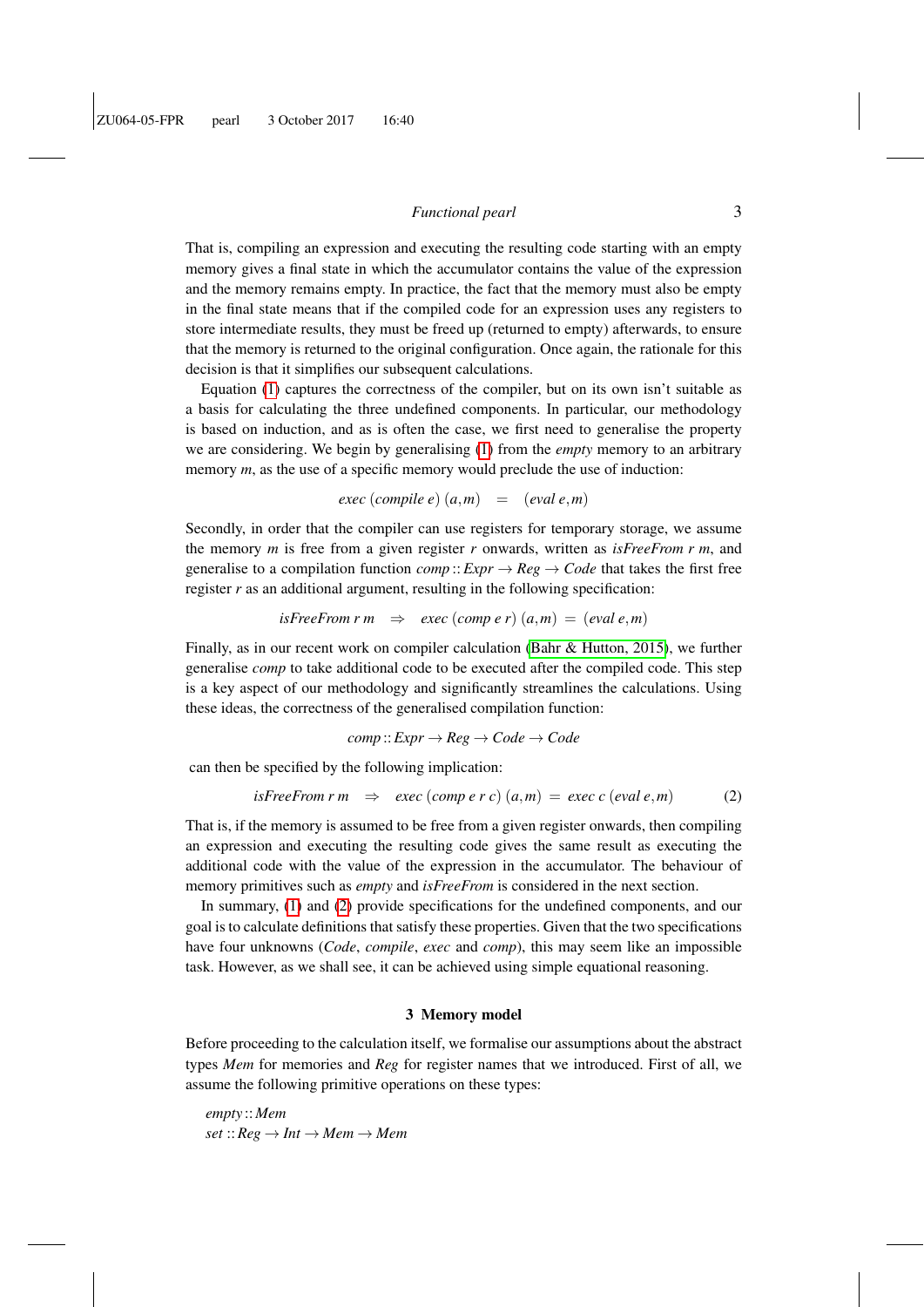$get$   $:$ *Reg*  $\rightarrow$  *Mem*  $\rightarrow$  *Int first* ::*Reg next* ::*Reg* → *Reg*  $free :: Reg \rightarrow Mem \rightarrow Mem$ 

Intuitively, *empty* is the initial memory in which all registers are empty (contain no value), while *set* and *get* respectively change and fetch the integer value of a given register in the memory; we will only apply *get* to non-empty registers, with its behaviour for empty registers being left unspecified. In turn, *first* is the name of the first register, *next* gives the name of the next register, and *free* makes a register empty. Note that *isFreeFrom* is not included in the above list, as it is a meta-level predicate for reasoning purposes rather than being an operation on the memory of the virtual machine.

A simple way to realise the above memory model is to represent a register name as a natural number, the memory as a function from register names to their current value, and use a special value to represent a register that is empty. For the purposes of our calculations, however, we only require the following properties of the primitive operations, and don't need to be concerned with precisely how they are defined.

|                              | <i>isFreeFrom first empty</i>                                | (EMPTY MEMORY)   |
|------------------------------|--------------------------------------------------------------|------------------|
|                              | get r (set r n m) = n                                        | (SET/GET)        |
| isFreeFrom $r m \Rightarrow$ | free r (set r n m) = m                                       | (SET/FREE)       |
|                              | isFreeFrom $r m \Rightarrow$ isFreeFrom (next r) (set r n m) | (SET/ISFREEFROM) |

These properties state in turn that: every register from the first onwards is free in the empty memory; setting a register and then getting its value gives the expected result; setting the first free register and then freeing it up returns the memory to its previous state; and finally, setting the first free register leaves all subsequent registers free. These properties are not complete, but suffice for our calculations and arose naturally during their development.

#### <span id="page-3-3"></span><span id="page-3-2"></span><span id="page-3-1"></span><span id="page-3-0"></span>4 Compiler calculation

To calculate the compiler we proceed directly from specification [\(2\)](#page-2-0) by structural induction on the expression argument  $e$ , using the desire to apply the induction hypotheses as the driving force for the calculation process. In each case, we aim to rewrite the left-hand side *exec* (*comp e r c*)  $(a,m)$  of the equation into the form *exec*  $c'(a,m)$  for some code  $c'$ , from which we can then conclude that the definition *comp e r c* =  $c'$  satisfies the specification in this case. In order to do this, we will find that we need to introduce new constructors into the *Code* type, along with their interpretation by the function *exec*.

In the base case,  $e = Val n$ , we assume *isFreeFrom r m*, and calculate as follows:

*exec* (*comp* (*Val n*) *r c*) (*a*,*m*)  $= \{$  specification [\(2\)](#page-2-0)  $\}$ *exec c* (*eval* (*Val n*),*m*) = { applying *eval* } *exec c* (*n*,*m*)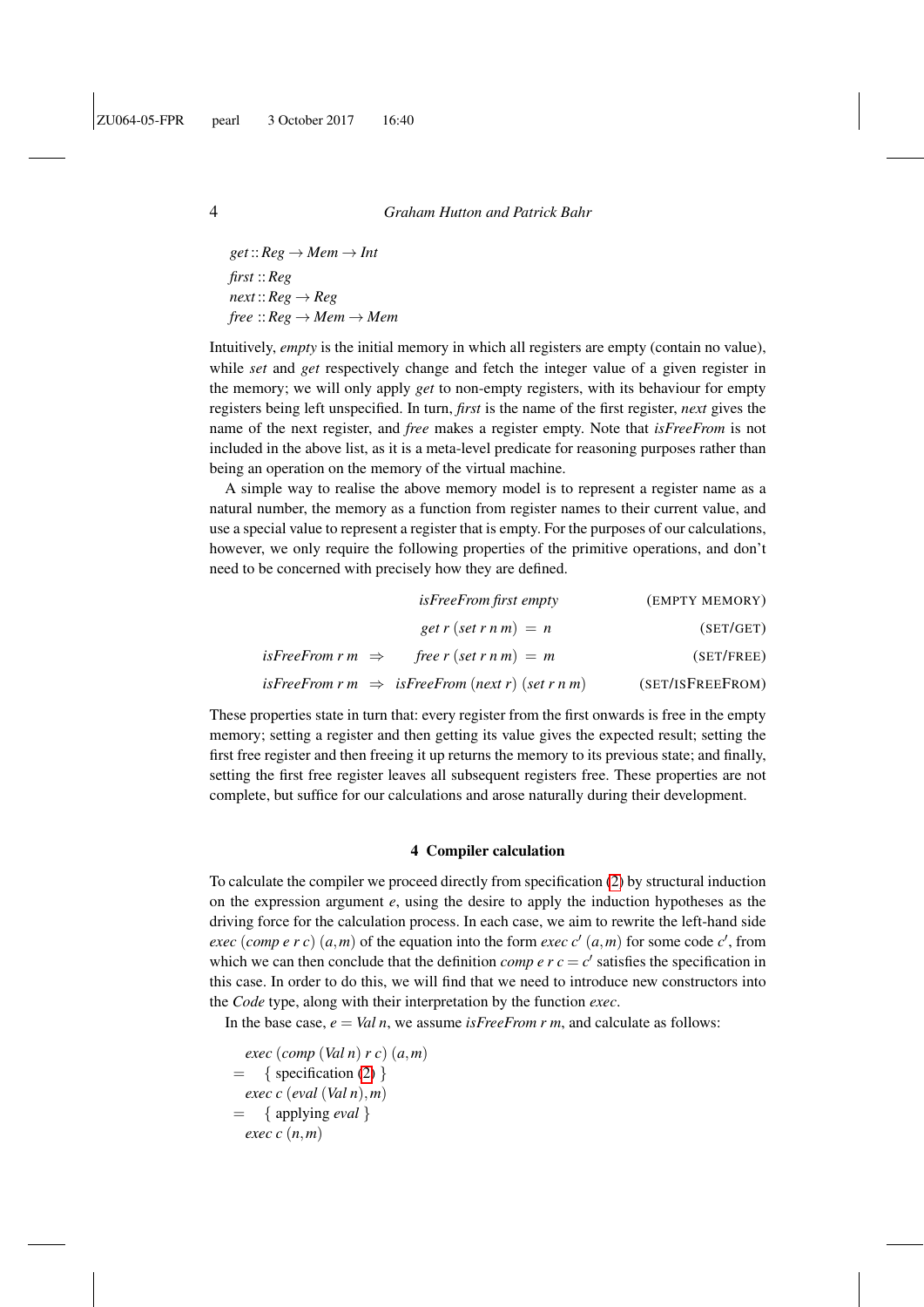Now we appear to be stuck, as no further definitions can be applied. However, we are aiming to end up with a term of the form *exec c'*  $(a,m)$  for some code c'. That is, in order to complete the calculation we need to solve the following equation:

$$
exec\ c'\ (a,m) = exec\ c\ (n,m)
$$

Note that we can't simply use this equation as a definition for *exec*, because *n* and *c* would be unbound in the body of the definition. The solution is to package these two variables up in the code argument  $c'$  (which can freely be instantiated as it is existentially quantified, whereas the other variables in the equation are universally quantified), by adding a new constructor to the *Code* datatype that takes these two variables as arguments,

*LOAD*::*Int* → *Code* → *Code*

and defining a new equation for the function *exec* as follows:

 $e \times e \in (LOAD \ n \ c) \ (a,m) = e \times e \in (n,m)$ 

That is, executing the code *LOAD n c* proceeds by loading the integer *n* into the accumulator and then executing the code  $c$ , hence the choice of name for the new constructor. Using these ideas, it is now straightforward to complete the calculation:

*exec c* (*n*,*m*) = { definition of *exec* } *exec* (*LOAD n c*) (*a*,*m*)

The final term now has the form *exec c'*  $(a,m)$ , where  $c' =$  *LOAD n c*, from which we conclude that the following definition satisfies specification [\(2\)](#page-2-0) in the base case:

 $comp (Val n)$   $r c =$  *LOAD n c* 

That is, the code for an integer value simply loads the value into the accumulator and then continues with the additional code that is supplied. Note that for this case we didn't need to use the register argument *r* or the *isFreeFrom* assumption.

For the inductive case,  $e = Add x y$ , we assume *isFreeFrom r m* and begin in the same way as above by first applying the specification and the evaluation function:

*exec* (*comp* (*Add x y*) *r c*) (*a*,*m*)  $= \{$  specification [\(2\)](#page-2-0)  $\}$ *exec c* (*eval* (*Add x y*),*m*) = { applying *eval* } *exec c* (*eval x* + *eval y,m*)

At this point no further definitions can be applied. However, as we are performing an inductive calculation, we can make use of the induction hypotheses for the expressions *x* and *y*. To use the induction hypothesis for *y*, which is

 $isFreeFrom r' m' \Rightarrow exec (comp y r' c') (a', m') = exec (eval y, m')$ 

we must satisfy the precondition for some register  $r'$  and memory  $m'$ , and rewrite the term being manipulated into the form *exec c'* (*eval y,m'*) for some code  $c'$ . That is, we need to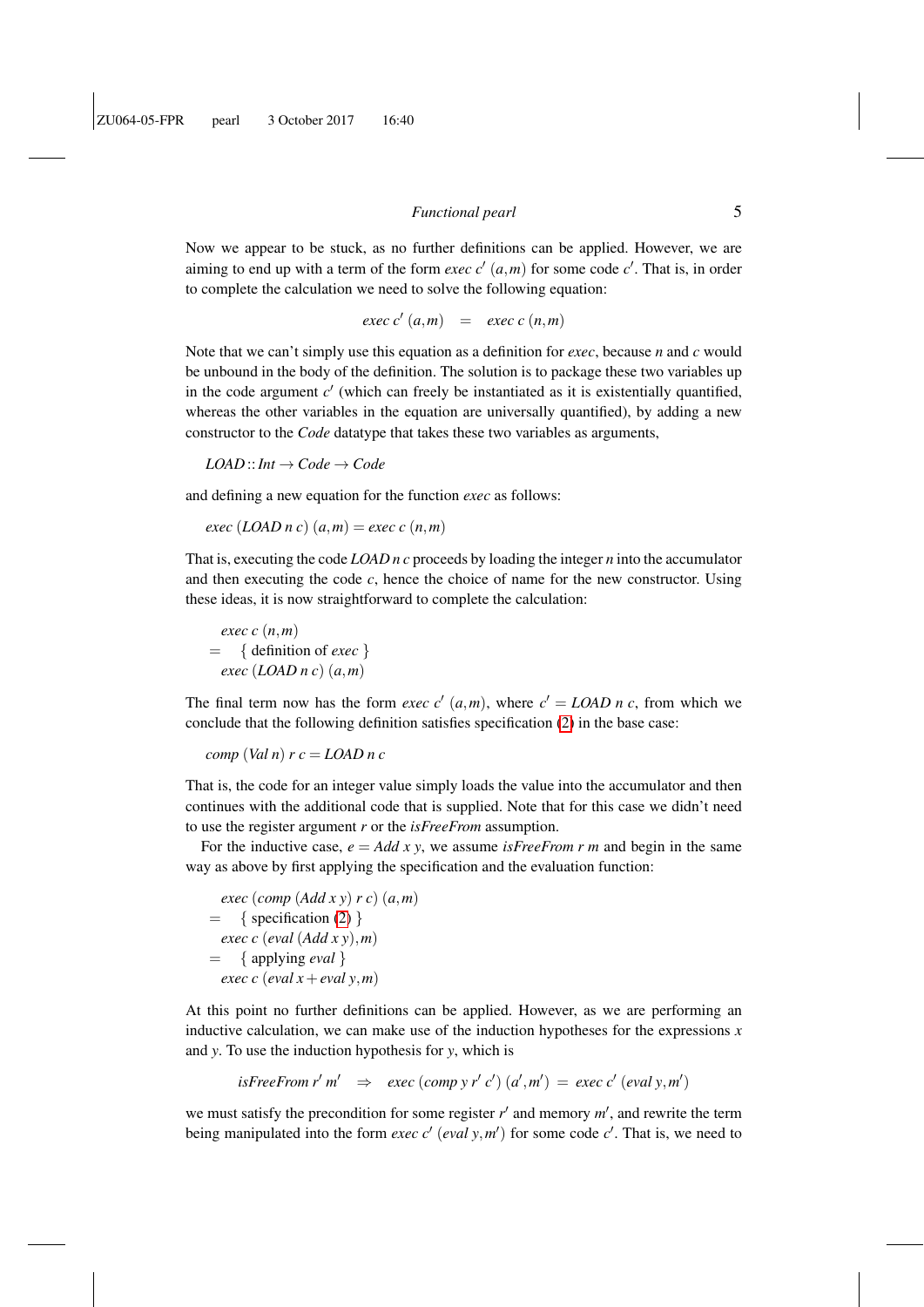satisfy the precondition *isFreeFrom*  $r'$  *m'* and solve the equation:

*exec c*<sup>0</sup> (*eval y*,*m* 0 ) = *exec c* (*eval x*+*eval y*,*m*)

We are free to instantiate  $r'$ ,  $m'$  and  $c'$  in order to achieve these goals. First of all, we generalise from the specific values *eval x* and *eval y* in the equation to give:

$$
exec\ c'\ (a,m')\quad =\quad exec\ c\ (b+a,m)
$$

We can't use this equation as a definition for *exec*, because the variables *c*, *b* and *m* would be unbound in the body of the definition. However, we are free to instantiate  $c'$  and  $m'$  in order to solve the equation. We consider each unbound variable in turn:

- For *c*, the simplest option is to put it into the argument  $c'$  as we did in the base case, by adding a new constructor. If we attempted to put  $c$  into  $m'$ , this would require storing code in the memory, which is not supported by our memory model.
- For *b*, the simplest option is to put it into the memory  $m'$ , by assuming that it is stored in a register. If we attempted to put  $b$  into the code  $c'$ , this would require evaluating the argument expression *x* at compile-time to produce this value, whereas for a compiler we normally expect evaluation to take place at run-time.
- For  $m$ , the simplest option is also to put it into  $m'$ , by assuming that  $m$  can be derived from  $m'$  in some way. If we attempted to put  $m$  into  $c'$ , this would require storing the entire memory in the code, which is not what we expect from a compiler.

How should we satisfy the above requirements for *m* and *b*? One might try simply equating the memories and assuming the value is stored in the first free register, that is take  $m' = m$ and assume *get r m* = *b*. However, the latter assumption is not satisfiable as it conflicts with our top-level assumption *isFreeFrom r m* that all registers from *r* onwards are free in *m*.

The simplest way to resolve this problem is to equate the two memories for all registers *except* register  $r$ , which in the case of  $m'$  should contain the value  $b$  to satisfy our requirement, and in the case of *m* should be free to satisfy our top-level assumption. The desired relationship between the two memories can then be captured by two assumptions, *get r m'* = *b* and *free r m'* = *m*, using which the equation to be solved now has the form:

$$
exec\ c'\ (a,m') = exec\ c\ (get\ r\ m'+a\ free\ r\ m')
$$

The variable *r* is now unbound on the right-hand side of the equation, but can readily be packaged up along with the variable  $c$  in the code argument  $c'$  by adding a new constructor to the *Code* datatype that takes these two variables as arguments,

*ADD*::*Reg* → *Code* → *Code*

and defining a new equation for the function *exec*:

*exec* (*ADD r c*)  $(a,m) =$  *exec c* (*get r m* + *a*, *free r m*)

That is, executing the code *ADD r c* proceeds by adding the value of register *r* to the accumulator and then freeing up this register in the memory, hence the choice of name for the new constructor. Using our three local assumptions

(a) *isFreeFrom r' m'*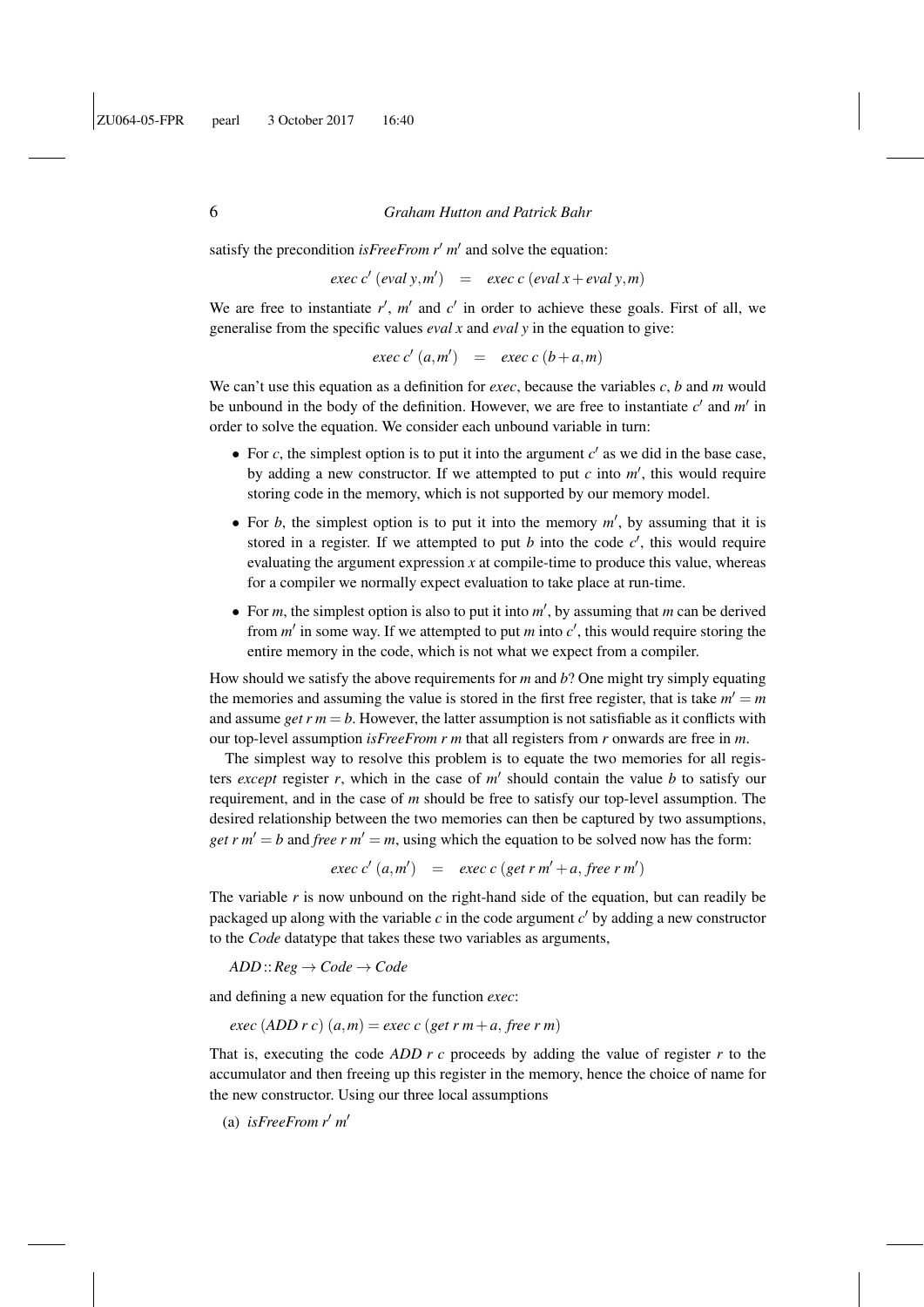- (b)  $get r m' = eval x$
- (c) *free r m'* = *m*

we then continue the calculation as follows:

*exec c* (*eval x* + *eval y,m*)  $= \{$  assumptions (b) and (c)  $\}$  $e$ *xec c* (*get r m'* + *eval y*, *free r m'*) = { definition of *exec* } *exec* (*ADD r c*) (*eval y*,*m* 0 ) = { induction hypothesis for *y*, assumption (a) }  $exec (comp y r' (ADD r c)) (a', m')$ 

We are now free to chose  $m'$  and  $r'$  to satisfy the assumptions (a), (b) and (c). The simplest approach is to define  $m'$  by setting register  $r$  in memory  $m$  to the value *eval x*, and define  $r'$ as the next free register after *r*. That is, we take  $m' = set r (eval x) m$  and  $r' = next r$ . It is then easy to verify that these assignments discharge the assumptions:

## (a):

```
isFreeFrom r' m'
\Leftrightarrow \{ applying r' and m' \}isFreeFrom (next r) (set r (eval x) m)
⇔ { SET/ISFREEFROM property, isFreeFrom r m }
 True
```
(b):

```
get r m0
 = \{ applying m' \}get r (set r (eval x) m)
 = \{GET property \}eval x
(c):
  free r m'
```

```
= \{ applying m' \}free r (set r (eval x) m)
= { SET/FREE property, isFreeFrom r m }
 m
```
In summary, using the assignments for  $m'$  and  $r'$  that we have determined above, the term that we are manipulating now has the following form:

*exec* (*comp y* (*next r*) (*ADD r c*)) (*a* 0 , *set r* (*eval x*) *m*)

We are free to chose the new accumulator value  $a'$  at this point. With a view to now applying the induction hypothesis for  $x$ , which requires that the accumulator contains *eval x*, we simply take  $a' = eval x$ , resulting in the following term: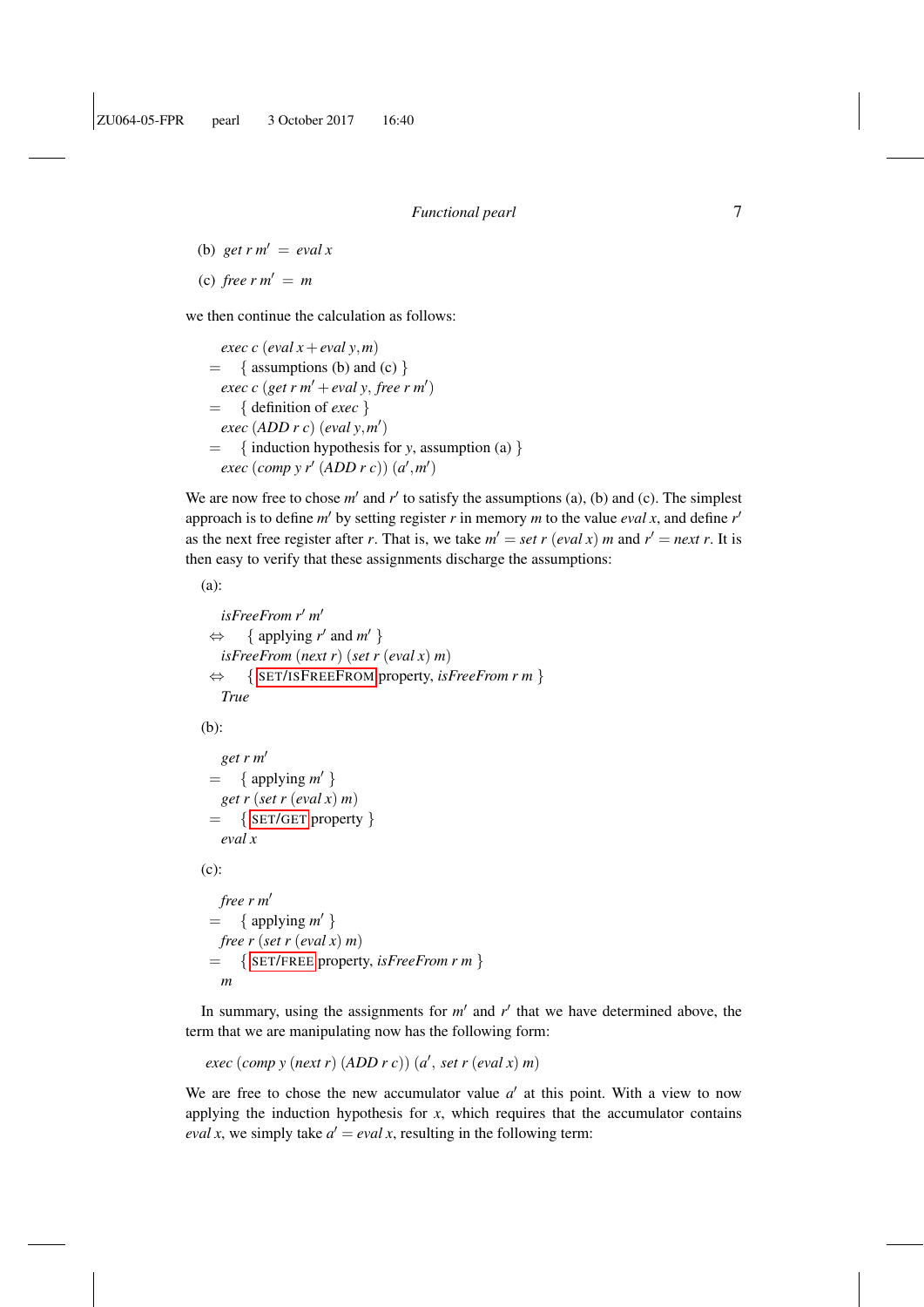```
exec (comp y (next r) (ADD r c)) (eval x, set r (eval x) m)
```
We could now apply the induction hypothesis for  $x$ , because the memory satisfies the precondition for the register *next r*. However, doing so would yield the term

*exec* (*comp x* (*next r*) (*comp y* (*next r*) (*ADD r c*))) (*a*, *set r* (*eval x*) *m*)

which cannot be rewritten into the desired form *exec*  $c'(a,m)$ , as there is no way of retrieving the value *eval x* from the state of the machine. Therefore, we have to transform the state from (*eval x*,*set r* (*eval x*) *m*) into (*eval x*,*m*) before applying the induction hypothesis. That is, we need to solve the equation

 $\int e^{x}$  (*eval x*,*m*) =  $\int e^{x}$  (*comp y* (*next r*) (*ADD r c*)) (*eval x*, *set r* (*eval x*) *m*)

As in the case for *y*, we first generalise the equation, in this case by abstracting over the value *eval x* and the code *comp y* (*next r*) (*ADD r c*), to give the following:

 $\int e^{x} e^{x} dx = e^{x} e^{x}$  (*a*, *set r a m*)

We can't use this equation as a definition for *exec*, because the variables *c* and *r* would be unbound in the body of the definition. However, we are free to instantiate  $c'$  in order to solve the equation. As previously we can package  $r$  and  $c$  up in the code argument  $c'$  by adding a new constructor to the *Code* datatype,

 $STORE::Reg \rightarrow Code \rightarrow Code$ 

and defining a new equation for the function *exec*:

 $e \times e \in (STORE \r{c}) (a,m) = e \times e \in (a, \r{set } r \r{a} m)$ 

That is, executing the code *STORE r c* proceeds by storing the accumulator value in register *r*, hence the choice of name for the new constructor.

We then continue the calculation:

```
exec (comp y (next r) (ADD r c)) (eval x, set r (eval x) m)
= { definition of exec }
 exec (STORE r (comp y (next r) (ADD r c))) (eval x,m)
= { induction hypothesis for x, assuming isFreeFrom r' m }
  exec (comp x r' (STORE r (comp y (next r) (ADD r c)))) (a', m)
```
We are now free to choose the register  $r'$  and the new accumulator value  $a'$  to satisfy the inductive assumption *isFreeFrom r' m*. The simplest approach is just to take  $r' = r$ and  $a' = a$ , under which the inductive assumption reduces to our top-level assumption *isFreeFrom r m* and the machine state has the desired form  $(a, m)$ . The resulting term

```
exec (comp x r (STORE r (comp y (next r) (ADD r c)))) (a,m)
```
now has the form *exec*  $c'(a,m)$  for some code  $c'$ , from which we conclude that the following definition satisfies specification [\(2\)](#page-2-0) in the inductive case:

*comp*  $(Add x y) r c = comp x r (STORE r (comp y (next r) (ADD r c)))$ 

That is, the code for addition first computes the value of expression *x* and stores the resulting value in the first free register *r*, and then computes the value of expression *y*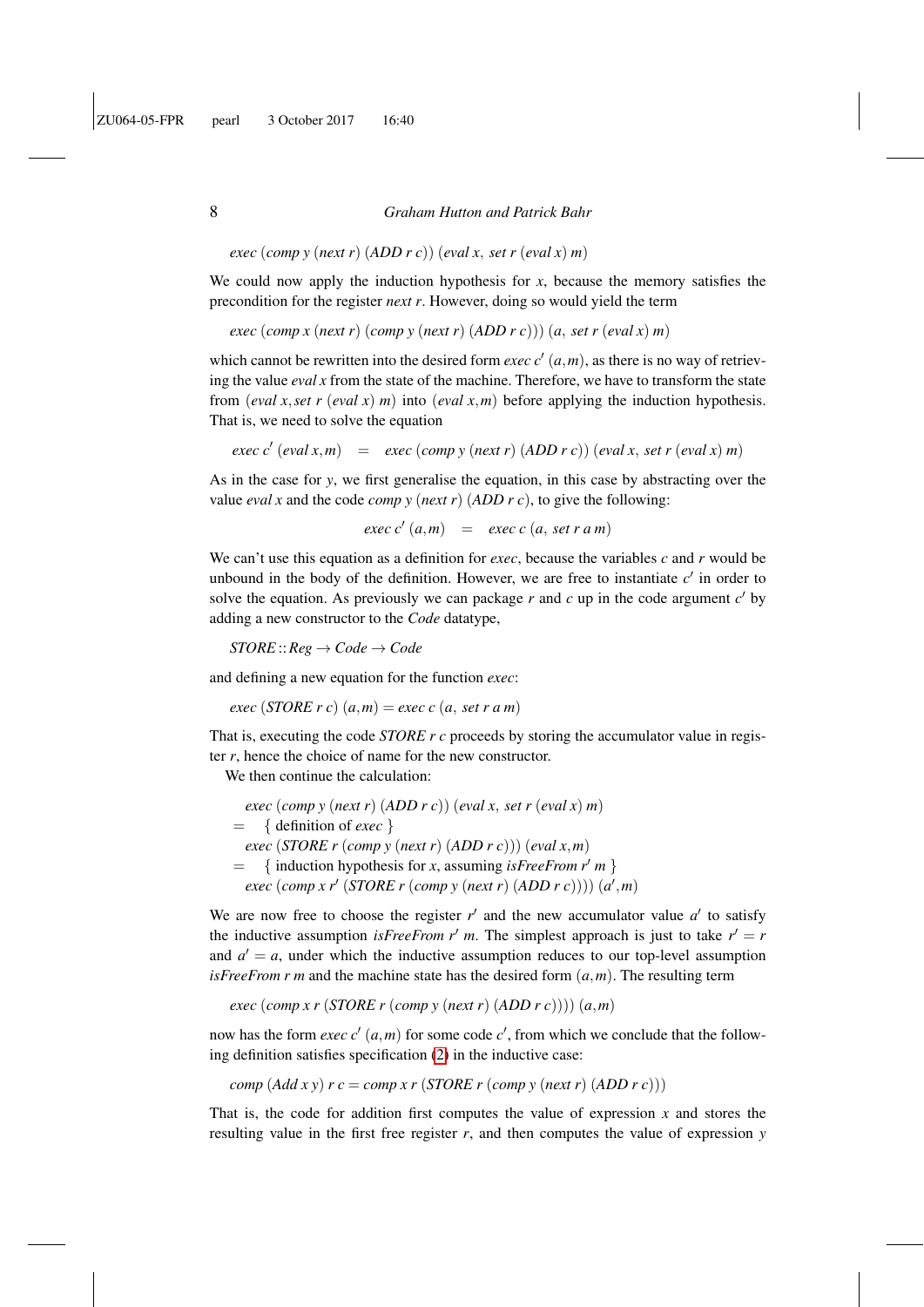and adds the resulting value to the contents of register *r*. Note that when compiling *y* the next free register becomes *next r*, because *r* itself is used to store the value of *x*.

Finally, we consider the top-level function *compile* :: *Expr*  $\rightarrow$  *Code*, whose correctness was specified by equation [\(1\)](#page-1-0). In a similar manner to [\(2\)](#page-2-0), we aim to rewrite the left-hand side *exec* (*compile e*) (*a*, *empty*) into the form *exec c* (*a*, *empty*) for some code *c*, from which we can then conclude that the definition *compile*  $e = c$  satisfies the specification. In this case there is no need to use induction as simple calculation suffices, during which we introduce a new constructor *HALT* ::*Code* to transform the term being manipulated into the required form so that specification [\(2\)](#page-2-0) can then be applied.

*exec* (*compile e*) (*a*, *empty*)  $= \{$  specification [\(1\)](#page-1-0)  $\}$ (*eval e*, *empty*)  $= \{ \text{define: } exec \, HALT \, (a, m) = (a, m) \}$ *exec HALT* (*eval e*, *empty*)  $\{$  specification [\(2\)](#page-2-0), [EMPTY MEMORY](#page-3-3) property  $\}$ *exec* (*comp e first HALT*) (*a*, *empty*)

In summary, we have calculated the following definitions:

data *Code* = *LOAD Int Code* | *STORE Reg Code* | *ADD Reg Code* | *HALT compile* ::*Expr* → *Code compile e* = *comp e first HALT*  $comp::Expr \rightarrow Reg \rightarrow Code \rightarrow Code$  $comp (Val n)$   $r c =$  *LOAD n c comp*  $(Add x y) r c = comp x r (STORE r (comp y (next r) (ADD r c)))$ *exec* ::*Code* → *State* → *State*  $e \times e \in (LOAD \times c)$   $(a,m) = e \times e \in c \times (n,m)$ *exec* (*STORE r c*)  $(a,m) =$  *exec c*  $(a, set r a m)$  $(a,m) = *exec c* (*get r m + a, free r m)*$  $exec HALT$   $(a,m) = (a,m)$ 

This compiler is essentially the same as McCarthy and Painter's [\(1967\)](#page-9-0) except that i) our compiler has been calculated directly from a high-level specification of its correctness, with all the above compilation machinery falling naturally out of the calculation process; and ii) their source language also includes variables, which haven't been considered here for simplicity, but don't pose any difficulties for our approach. The calculation for the language with variables is included as a Coq proof in the online supplementary material.

#### 5 Reflection

The original compiler correctness proof of McCarthy and Painter [\(1967\)](#page-9-0) is rather complex, using many lemmas. A methodology that can be used for calculating a compiler has to be simpler, otherwise one becomes lost in the technical details. Three main ideas form the foundation of the simplified methodology that made our calculation possible: using pattern matching rather than deconstructors, strengthening the induction hypothesis using additional code, and using a specification that requires freeing up unused registers.